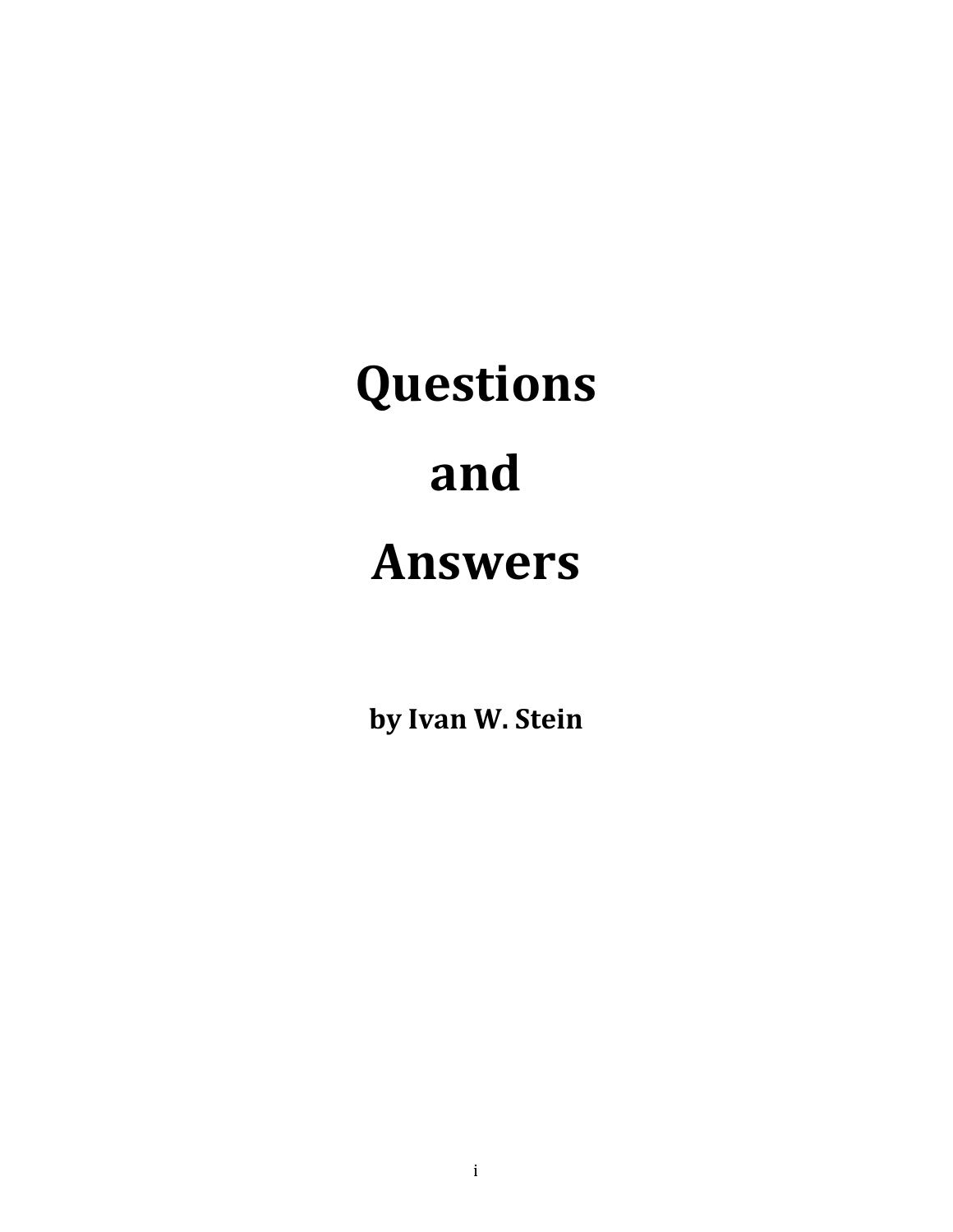## **Table of Contents**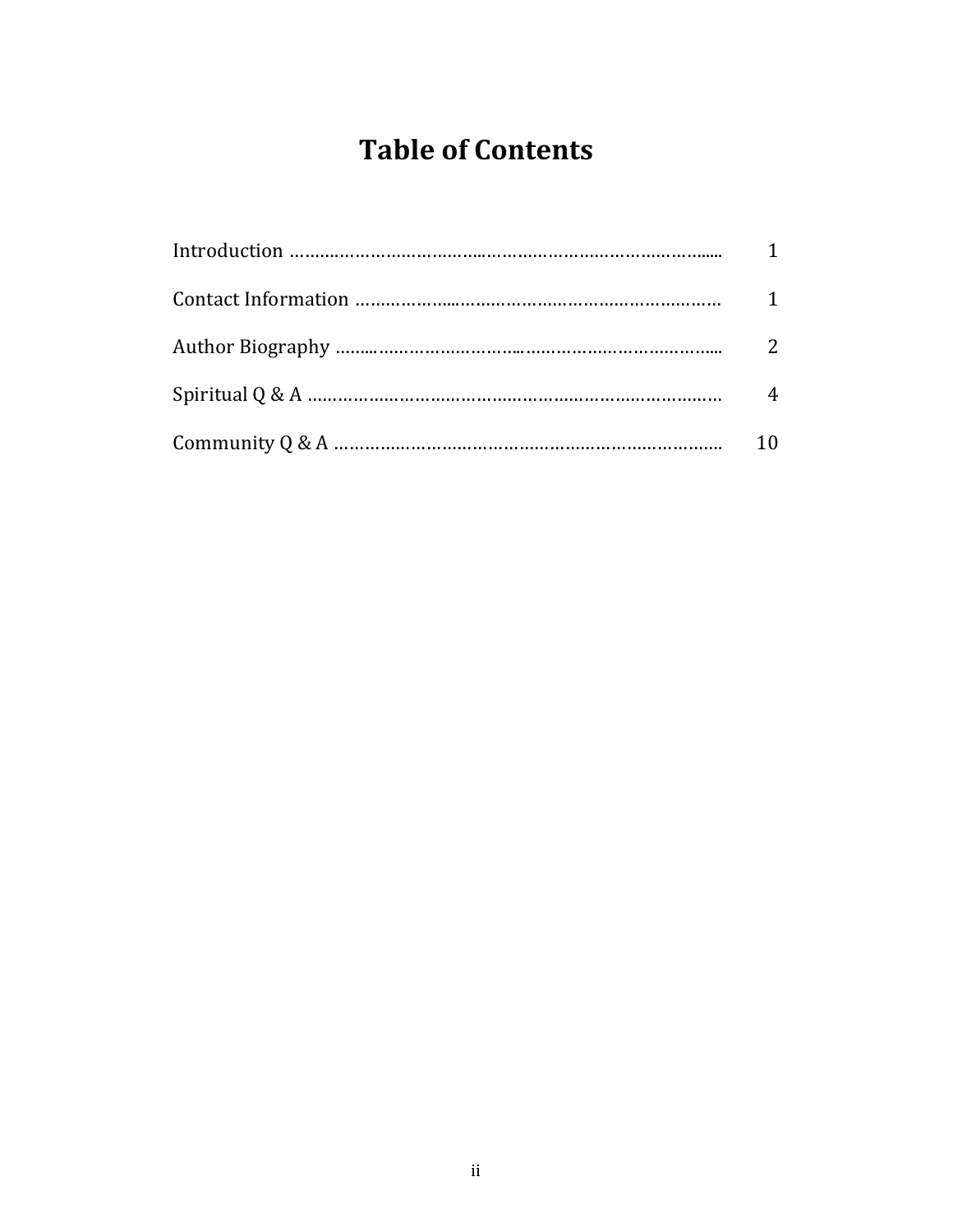## <span id="page-2-0"></span>**Introduction**

**This document contains a list of questions that Ivan Stein has received through his various websites, social networks and client conversations between 2011 and 2013. The answers to these questions have been saved to separate Microsoft Word documents for access and retrieval.**

**Besides his websites, social networks and blogs, this list provides an idea of the content that has been written on the specific topics of spirituality and community. The intent is to use the corresponding answers as possible [material](http://www.ivanstein.com/body-of-work/books.html) for a Book and/or for posting to Blogs and Social [Networks](http://www.ivanstein.com/body-of-work/multimedia.html) to support and promote Ivan's Body of [Work.](http://www.ivanstein.com/body-of-work.html)**

## **Contact Information**

**For more information [about](http://www.ivanstein.com/biography/introduction.html) Ivan Stein, his spiritual [teachings,](http://www.ivanstein.com/services/self-realization.html) the [services](http://www.ivanstein.com/services.html) he [offers](http://www.ivanstein.com/services.html) or for any other questions, please contact TriStar Media Group, LLC at:**

### **(941) 6773312**

#### **[pdf@IvanStein.com](mailto:pdf@IvanStein.com)**

**[http://www.IvanStein.com](http://www.ivanstein.com)**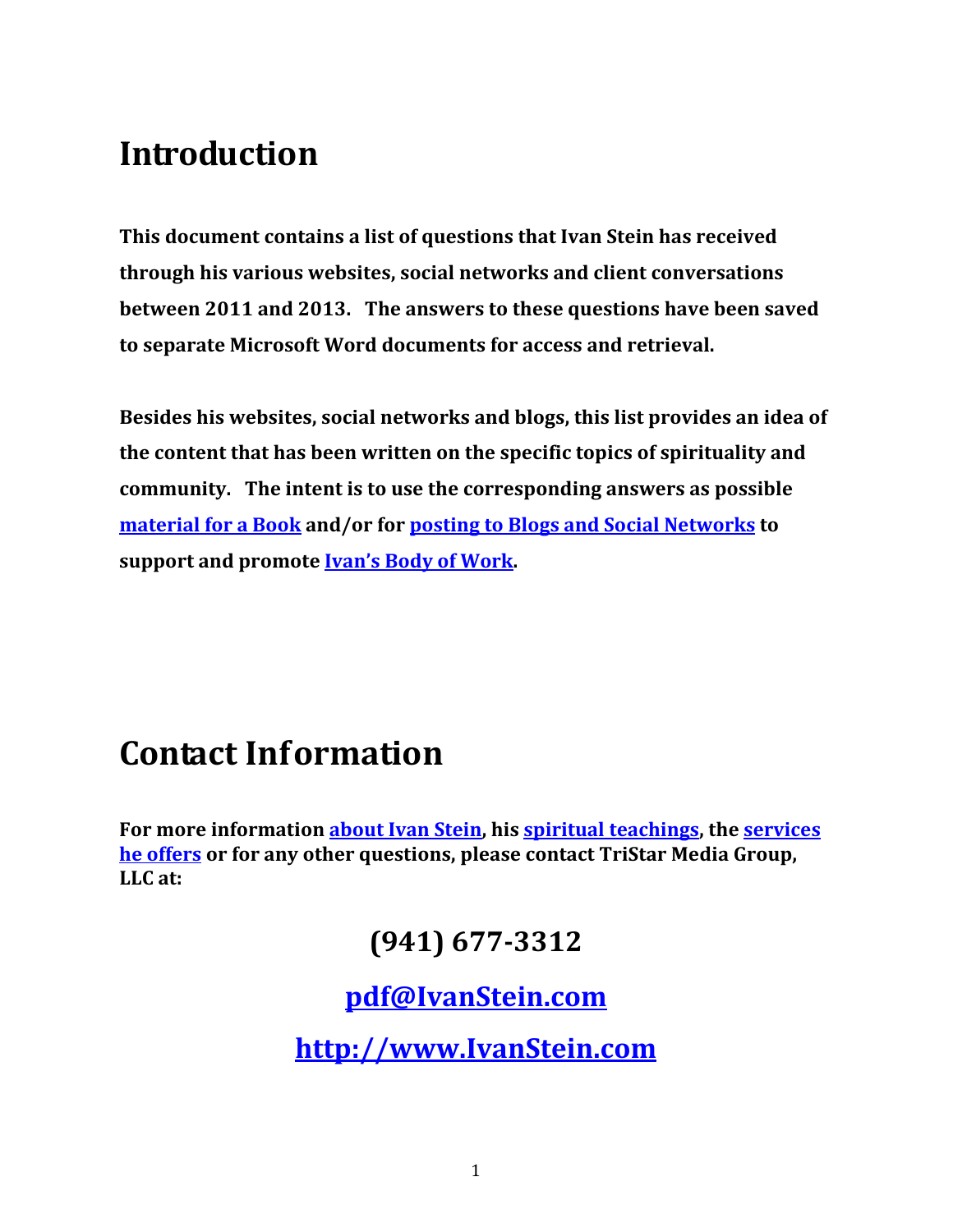## <span id="page-3-0"></span>**Author Biography**



**Ivan "Evon" Stein** is a successful entrepreneur, writer, and speaker whose motivations have evolved through the fields of science and business to those of personal transformation and global sustainability. Recognized as a self‐starter and natural leader, Ivan started his first business at the age of eighteen with his career encompassing direct management roles in twelve start‐up companies.

In addition to his entrepreneurial endeavors and creativity in business, Ivan is a prolific writer, lecturer, and motivator in the areas of self‐empowerment, personal transformation, global awareness, and sustainability. His devotion to helping others is evident through his **various [organizations](http://www.ivanstein.com/projects)**, **[websites](http://www.ivanstein.com/body-of-work/websites)**, **[books](http://www.ivanstein.com/body-of-work/books)**, **DVD's and [videos](http://www.ivanstein.com/store/product/33-path-to-self-dvd.html)**, **["Realms](http://www.ivanstein.com/projects/radio-show.html) of Reality" radio show**, spiritual workshops entitled **"A Path To Self[Realization"](http://www.ivanstein.com/services/seminars.html)**, and **other [documentary](http://www.ivanstein.com/body-of-work/multimedia) and media [endeavors](http://www.ivanstein.com/body-of-work/multimedia)** (**see [Ivan's](http://www.ivanstein.com/body-of-work) Body of Work**). Ivan is also founder of several organizations that focus on raising global awareness and is responsible for writing hundreds of pages of content for his websites and book projects.

Ivan started on the road to responsibility while growing up on a dairy farm in central Wisconsin. The duties of life on the farm instilled character traits that have helped Ivan deal with and overcome challenges throughout his entire life. Besides developing solid work ethics and a glimpse of what it means to harmonize with nature, Ivan gained an understanding of agriculture, animal husbandry and food production. Life in the small town rural environment also instilled a sense of cooperation and community which has served Ivan throughout his business and personal life.

Ivan achieved a Bachelor of Science degree in Electrical Engineering and Computer Science from the University of Connecticut in 1984. His 25 years in the field of technology includes designing integrated circuits for aerospace, cutting edge electronic devices; industrial automation, and computer consulting. Ivan is known as an innovator and inventor with patents in the field of electronics and pre‐natal education devices. Besides a long and successful career in business, Ivan has built two homes and has owned and managed commercial real estate.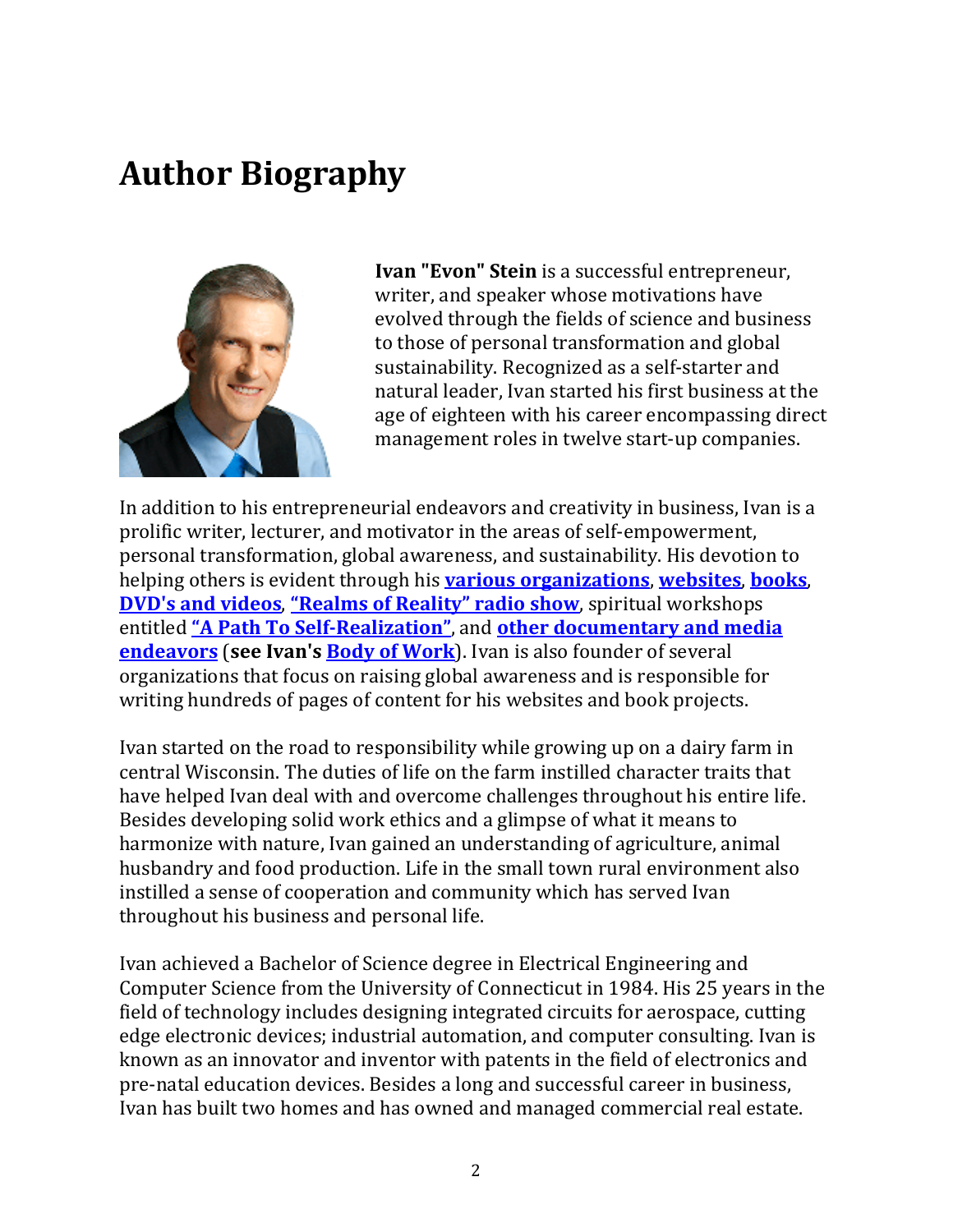In the early 90's, Ivan began a journey on the road to spiritual discovery and shortly thereafter, he quit his job and started meditating for up to 10 hours a day. Over the next few years, Ivan's spiritual practices transformed his perspectives of life, the nature of reality and his purpose which became the motivation and inspiration of his future endeavors. Just as he was considering a move to Tibet to live in a Buddhist Monastery, he was shown, through meditation that his path was to return and remain in society. He soon found that people were interested in his message and sought him out as a spiritual mentor, adviser, and teacher. His dedication to service‐to‐others launched him into a variety of new projects that focus on developing tools that elevate global awareness.

Between 2007 and 2008, Ivan liquidated his real estate holdings and business interests in order to devote his full attention to his interests in the fields of personal growth, sustainability, community and global transformation. Since 2008, Ivan has aligned himself with these interest as founder of **[Foundation](http://www.ivanstein.com/projects/sustainable-foundation.html) For [Sustainable](http://www.ivanstein.com/projects/sustainable-foundation.html) Living**, **[Alkaline](http://www.ivanstein.com/projects/optimal-health.html) For Optimal Health**, **[Project](http://www.ivanstein.com/projects/project-tristar.html) TriStar**, **[Timeline](http://www.ivanstein.com/projects/future-timeline.html) To The [Future](http://www.ivanstein.com/projects/future-timeline.html)**, **[TriStar](http://www.ivanstein.com/projects/books-multimedia.html) Media Group**, **[Realms](http://www.ivanstein.com/projects/radio-show.html) of Reality Radio**, and a **[Sustainable](http://www.ivanstein.com/projects/reality-tv.html) Reality TV Show**; organizations created to help humanity transition through these times of conscious, physical, and material transformation (**see Ivan's [Projects](http://www.ivanstein.com/projects.html)**).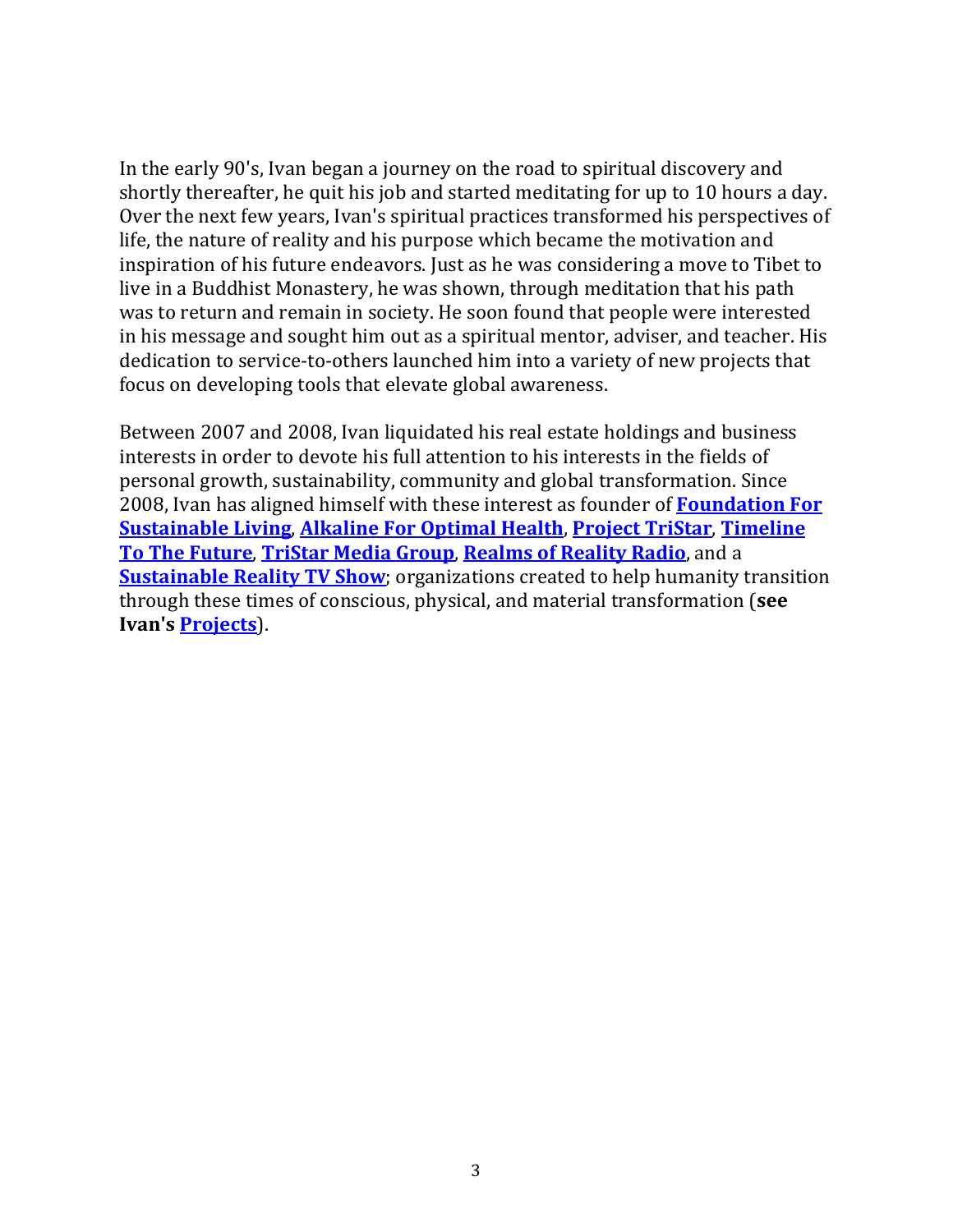#### <span id="page-5-0"></span>**Spiritual Q & A: (A selection of these will be included in Ivan's first Spiritual Q&A Book)**

Are emotions parts of the conscious self or the physical self? Are there any techniques that I can use for interpreting dreams? Are you ever labeled a fool or lose friends because of your beliefs? As a young person, how can I deal with my thoughts and research about the future? Can Control Dramas in Competition be used for a positive outcome? Can seeking spiritual knowledge ever become an attachment or codependency? Can someone gain wisdom simply by reading book or listening to a teacher? Can we measure all things within the context of waves? Can you advise whether I should leave my monastery for another path? Can you explain conscious co‐creation? Can you suggest some tips for advancing my meditations? Could it eventually become challenging to find a partner who resonates at a similar level? Do feelings of pain, anger and frustration have a purpose? Do the elite work for humanity or against humanity? Do you really believe that everything in life is determined by our choice? Do you think aliens will be arriving soon? Do you think heaven and hell exist? Do you think it is appropriate to attend or give a lecture at a Masonic lodge? Do you think lying is permissible in certain situations? Do you think our conscious abilities can alter destiny? Do you think our physical body ages due to a gradual energy drain? Do you think people are locked into the system because they don't take time to research? Does the speculation of coming changes distract people from living in the moment? Does being truthful and expressing yourself create an opportunity to be controlled or judged? Does it help to explain my actions in the process of breaking control dramas? How can I balance my conscious decision making with the risks involved? What steps can you suggest to Manifesting a More Harmonic Relationship? How are chakras affected by fear? How best to deal with the suffering of others?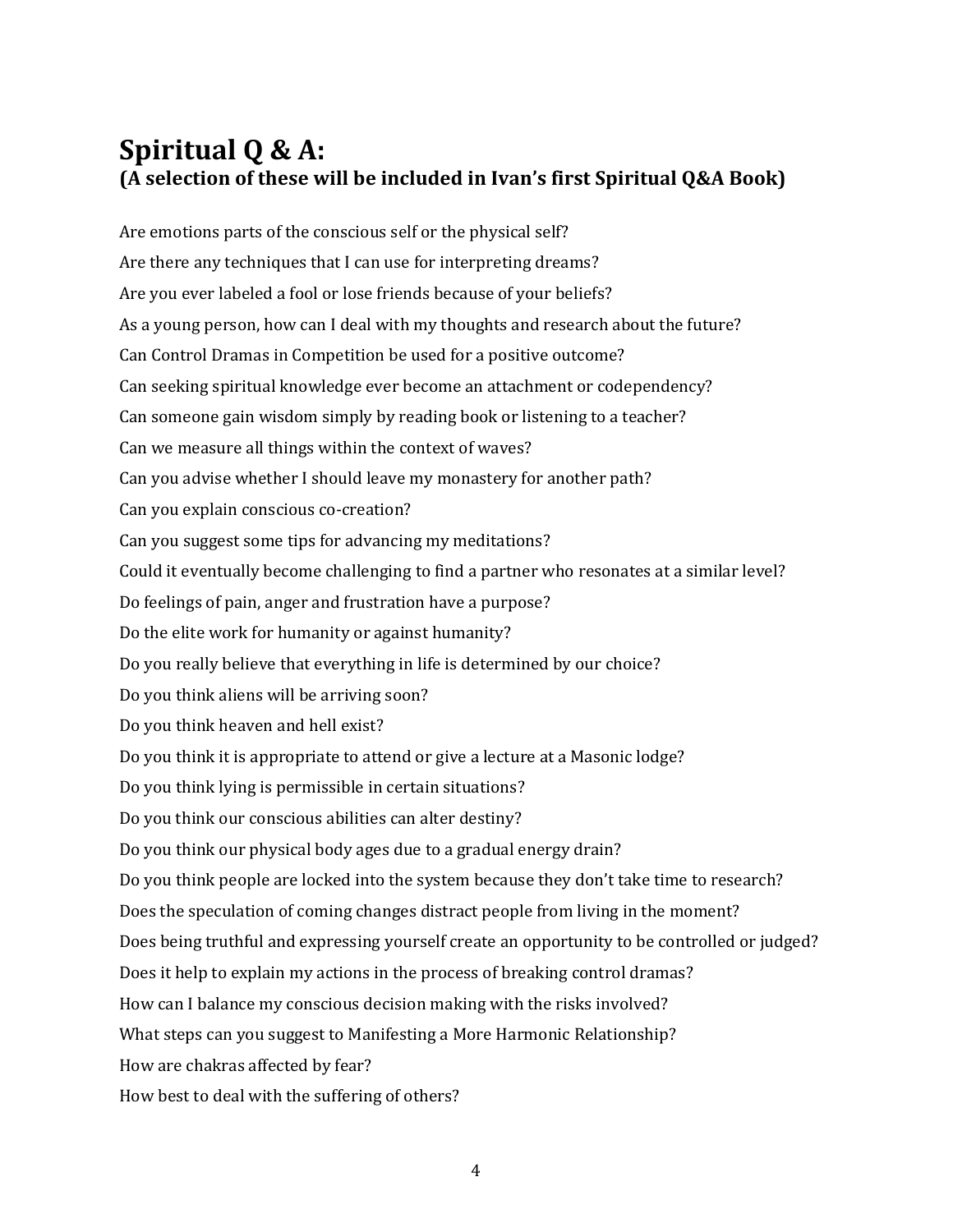How can a young spiritual person accept and coexist in this physical world of duality? How can anyone determine what is truth from all the overwhelming amount of information? How can I align more closely to the divine source of energy? How can I change my responses from fear based to love based? How can I deal with the Illusion of Duality? How can I express myself with intent to break control dramas? How can I find inner peace with turbulent relationships all around me? How can I give balanced support to those who are extremely needy? How can I help people that do not believe or want to listen? How can I learn to trust now that I can see through others deceptions? How can I move forward in greater trust and with less resistance? How can I prepare physically and spiritually for the coming shift? How can I rely on the higher source when my energy is depleted by dramas? How can someone apply the paradox between free will and destiny? How can someone be held responsible for anyone persons manifestations? How can someone discern another person's authenticity? How can someone resolve control dramas and hostility with their children? How can there be so many different predictions on the same period in history? How can we distinguish between cellular memory and soul memory? How can we forget the pain caused by past relationships and events? How can we release attachment to money and material possession? How can you recognize if a child is indigo? How did you harmonize your spiritual self with the physical realities? How do desires and goal setting affect what we experience and manifest? How do Ideal with the pain from my inability to help others? How do I demanifest the matrix and re-empower myself? How do I determine what lessons an experience is providing? How do I face the truth? How do I heal to eliminate negative recurring dreams? How do I learn from my specific experience? How do I resolve my trust issues with who to believe? How do I stop my reliance on using the interrogator control drama?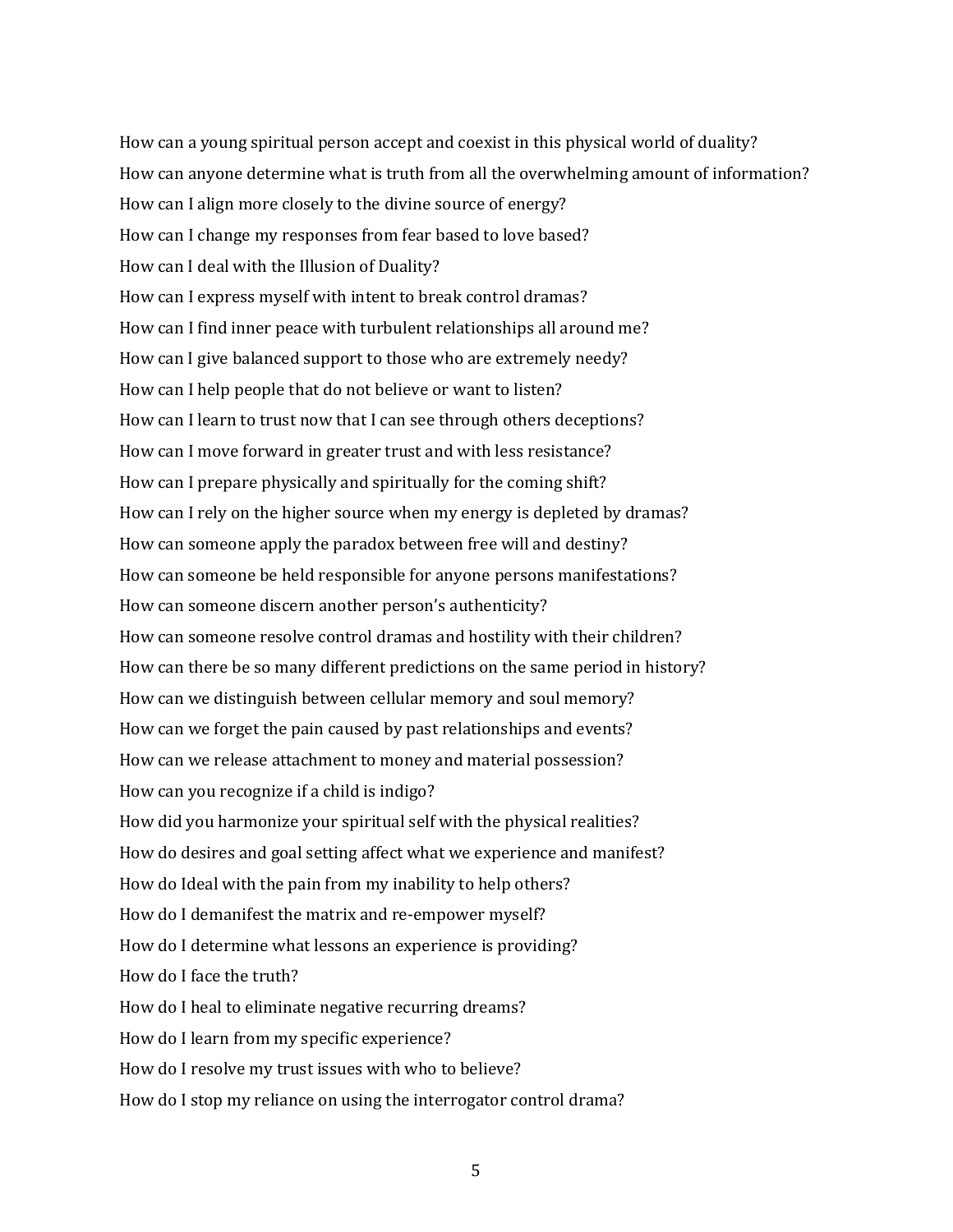How do language barriers affect the love between two people? How does lying, cheating or stealing affect our growth? How do spiritual beliefs determine if a community will be harmonic? How do we archive this knowledge of historic patterns for future generations? How do we block something if we anticipate it? How do we help those who don't want to listen? How do we learn to give without needing or expecting in return? How do you deal with people who never acknowledge support or respect others? How to deal with someone who questions you and assumes you will do what they want? How do you deal with someone with extreme OCD? How do you deal with the skeptics that actually put together a rational argument? How do you define Conscious Community? How do you express a truth to a parent without making them feel bad? How do you know or find out what your life purpose is supposed to be? How do you know which path to take? How do you sort through the information super highway to find truth? How does consciousness differ between natural elements, animals and humans? How does God's Will fit into all of this? How does medical dependency relate to spiritual growth? How does one learn to ignore or transcend the darkness? How does releasing fears result in releasing attachments? How does the matrix of society provide opportunities for personal growth? How does the stellated octahedron and sacred geometry apply to human beings? How important is meditation in a daily routine? How is artistic creativity expressed on the path of releasing material attachment? How is sacred geometry important to our understanding of life? How much can or do we change an experience through observation? How to deal with family and friends during my spiritual journey? How to deal with the challenge of manifesting a relationship on the spiritual path? How to determine if I am avoiding or breaking a control drama? How were you shown your current path and life purpose? How would you describe a soul mate or twin flame relationship?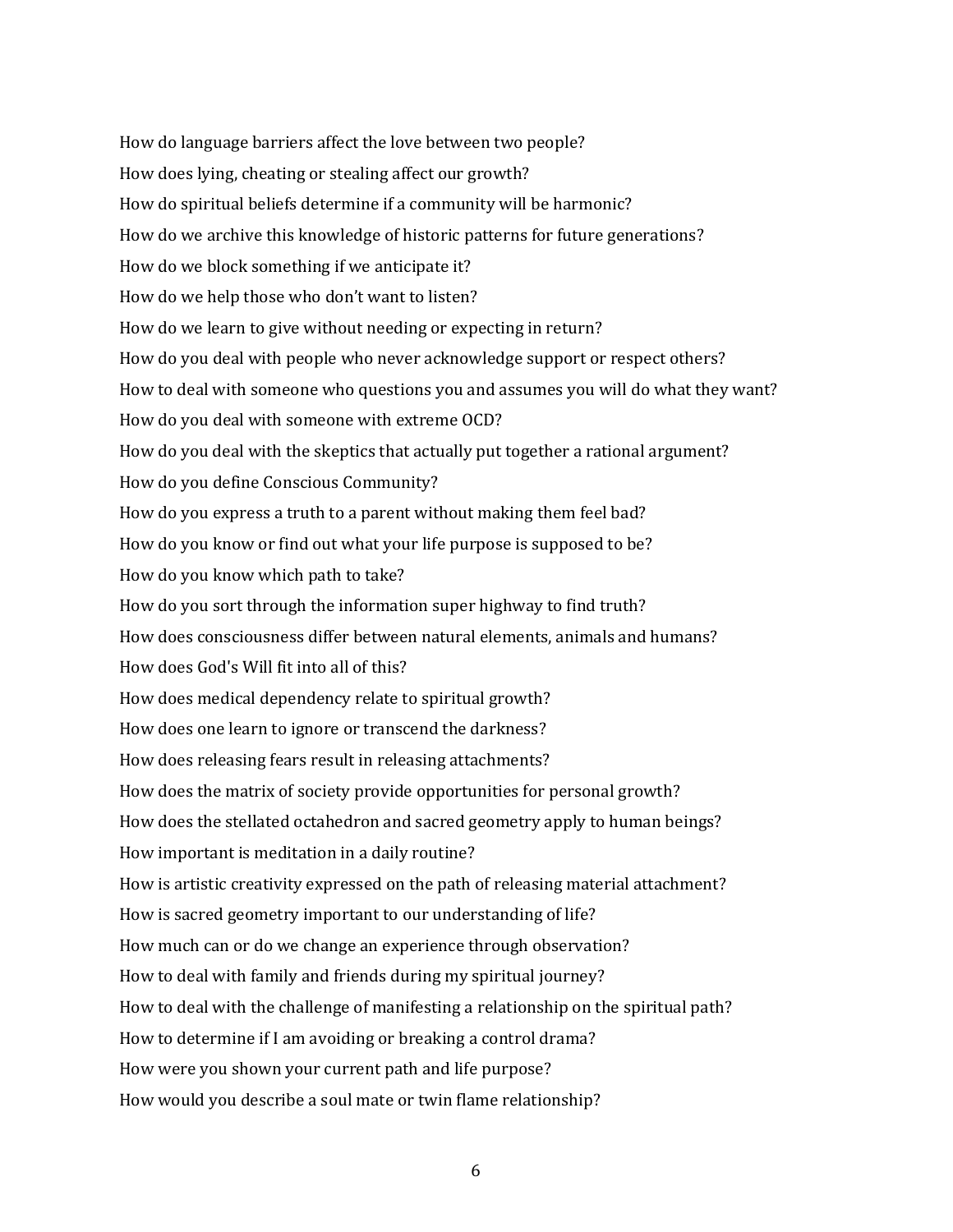Why do so many spiritual people also seem to live in fear? I think I see my fears, now what do I do about them? I think that it will all have to hit the fan before anyone believes as I do? I'm having problems with the right side of my body, what can I do to balance it? How do I learn to interpret and understand my dreams? Is it enough to say no to someone who does not want to accept your responses? Is it ok to remove myself from a control drama when I'm not involved in the conversation? Is it respectful to listen with understanding and not respond or feed someone's issue? Is our world best described as an illusion or virtual experience? Can sexuality become a control drama? Is there any way out of the traps that I have created for myself? Is there such a thing as being too emotional? Is this possible to remain out of someone control drama even when you live with them? Can you help me understand physical attachment and sexual desires? Can you help me understand conscious evolution? What am I doing to be judged by others? What are people learning on the negative path? What are some lessons that can be learned by applying trust and allowance? What are the consequences of being disrespectful or avoiding challenges? What are your beliefs in God, universe or divinity? What are your experiences with astral communication!? What can be done to break a compulsive interrogator control drama? What can I do if I am in a relationship and my partner is not supportive of my beliefs? What can I do to break control dramas of being bombarded with unconscious comments? What can I do to help friends and family grow spiritually? What can I do to overcome my feelings of fear and isolation in these times? What can I do to overcome the depression from poor choices? What can you experience by helping others and living in allowance? What determines the outcome when two people are competing for the same resource? What do you think about the increase in economic hardship and global unrest? What do you think is going to happen at the end of the conscious shift calendar? What do you think is the probability of creating real change in our world?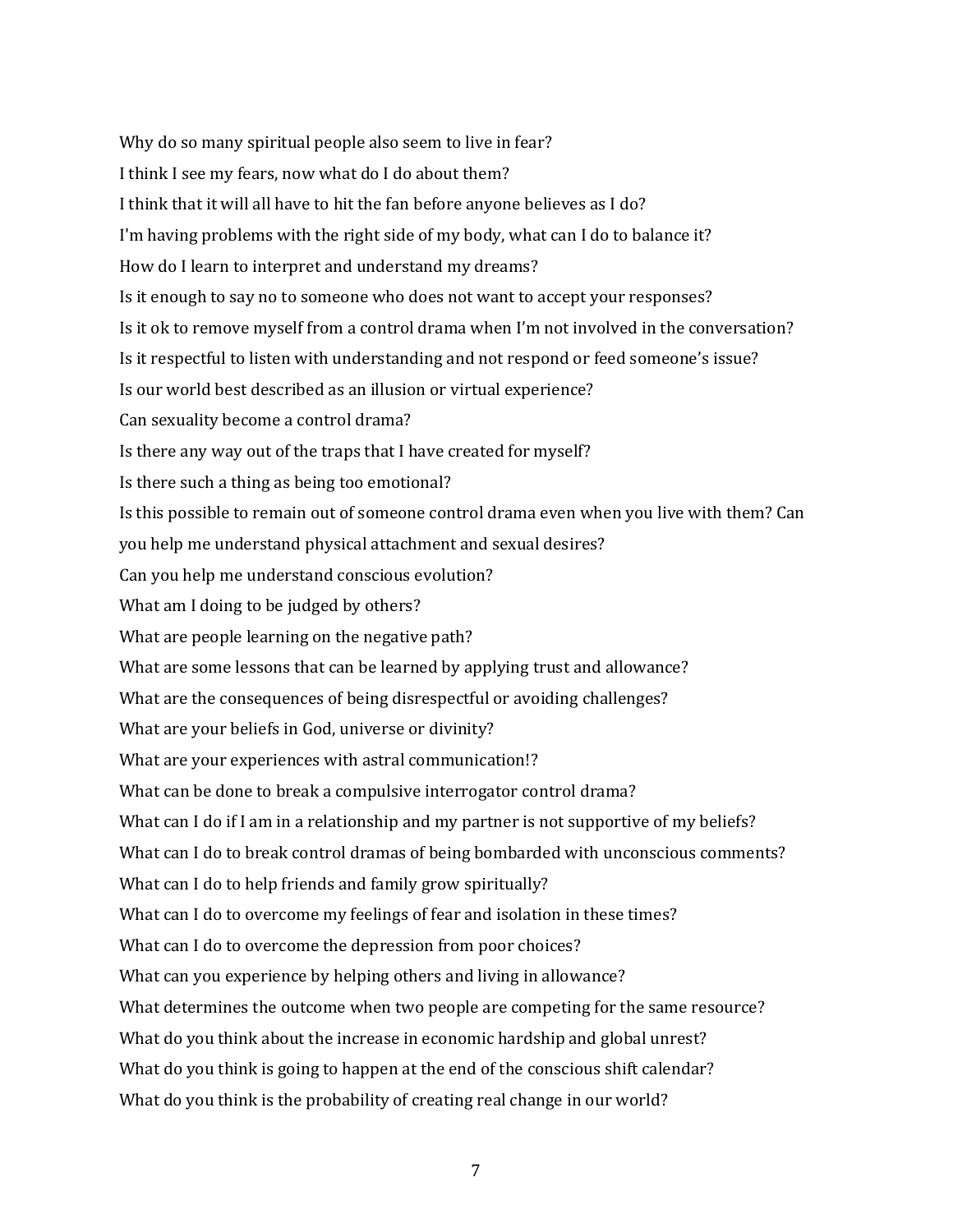What do you think of the movie called Visions? What do you think of the web bot project as it relates to global consciousness? What does it mean if someone avoids issues rather than dealing with them? What does it mean that inanimate objects have consciousness? What does it mean to have a dream of being trapped inside and unable to get out? What does it mean when we express ourselves and the other person does not respond? What does it take to manifest what we desire in life? What happens when two people in relation stop communicating? What is consciousness? What is Spiritual DNA? What is the best method for practicing forgiveness and release? What is the consequence for saving another from their challenge? What is the purpose for humans to live as communal beings? What is the relationship between control dramas, the divine source and helping others? What is the relationship between love and hate? What is the significance of using physical objects to enhance our spiritual gifts? What is your advice on sorting through all the conflicting information about the future? What is your experience with meditation? What is your impression of the Thrive Video and Movement? What should I do for the next step in my spiritual journey? What significance do pets and marriage have in a conscious community? What stops history from repeating itself with the same paradigm? What suggestions might you have to become more enlightened? What techniques can help someone to develop their understanding? What things can I say to break control dramas that I see coming? What to do when I astral travel? What videos books or techniques do you suggest to enhance my mediations? What would you recommend to grow more spiritual? What's the point of staying in physical form through the coming challenges? When do life experiences start to become easier? When is a good time to express yourself? Why all the conscious and physical preparation, why not just leave?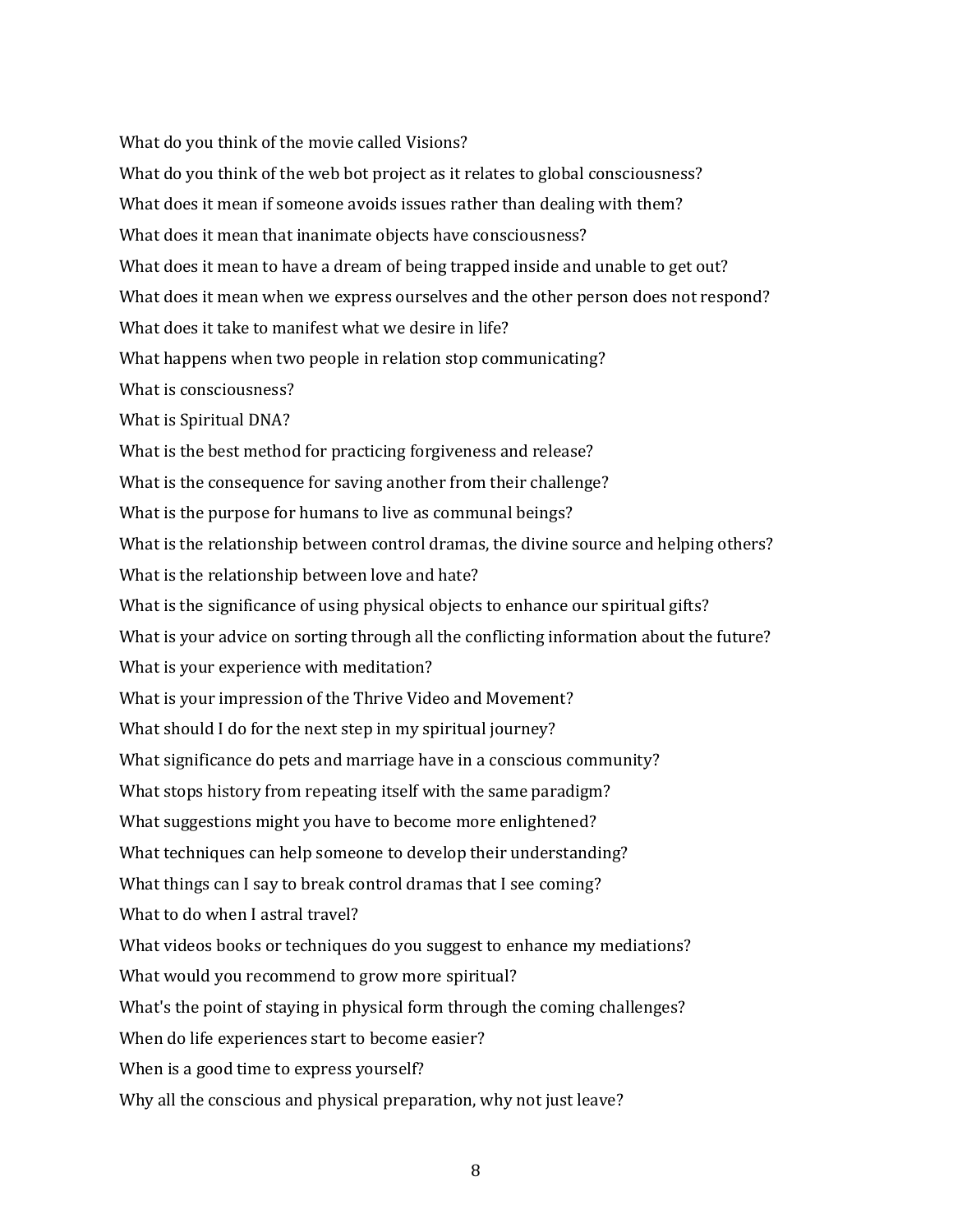Why are acts of love and selflessness often unrequited? Why are my life challenges whipping up a storm that doesn't seem to be calming? Why are people saying all the events will happen in 2012? Why are some people so angry with the material world? Why are there so many people who are acting hostile or erratic? Why do challenges sometime become more difficult for those who are awakened? Why do I feel so alone sometimes on my spiritual journey? Why do I sometimes experience fear of a negative presence? Why do I sometimes have sensual dreams with my spiritual students or teachers? Why do my challenges seem to get more difficult as I continue evolving? Why do people hold grudges against others and especially with family? Why do people judge others? Why do people judge you when you break a control drama by not responding? Why do people label me as a Know It All when I describe my truth? Why do people often need leaders? Why do people refer to different levels of spiritual growth? Why do so many relationships seem to be struggling and failing in these times? Why do some feel lost and alone on this road to self-realization? Why do some people claim that our world is only virtual reality? Why do we attract repetitive experiences that we do not like? Why do we have expectation? Why do we have superstition about some things? Why do you choose to take action and help others take action? Why do you feel conspiracy theories are unimportant and what will it take to wake people up? Why does illness or a healing crisis sometimes accompany a shift in consciousness? Why does the spiritual path sometimes appear cold? Why does there appear to be so little change when so many people are seeking it? Why is god doing this to us? Why is there a division between those preparing physically and those prepare spiritually? Why won't everyone evolve equally during this conscious shift? Why would someone choose to be left behind instead of being transformed to a higher realm?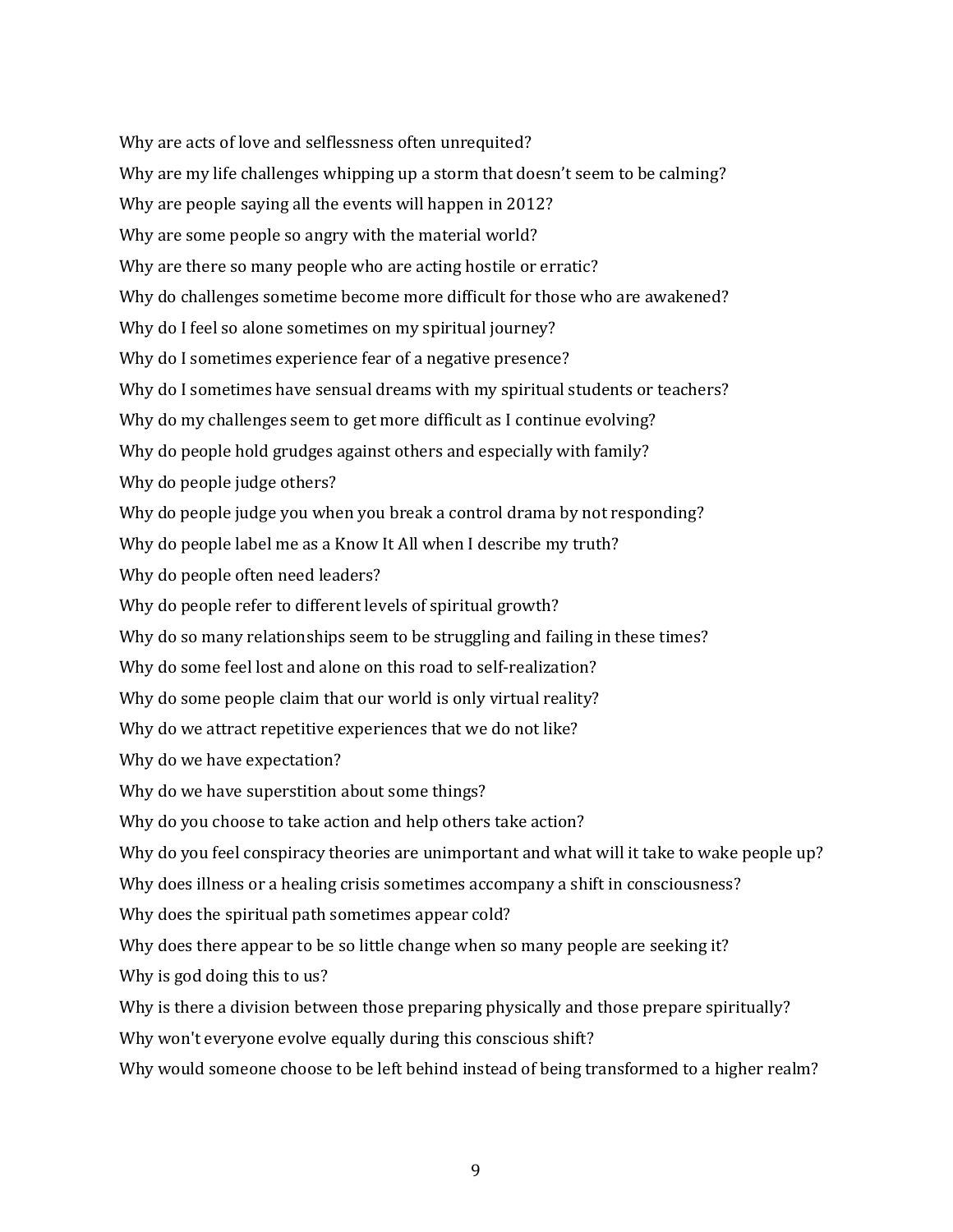#### <span id="page-11-0"></span>**Community Q & A:**

Are governments really as bad as people say they are? Are there any locations in the US that you consider viable for community? Are there any sustainable communities similar to Project TriStar that you can recommend? Are there really communities which live in harmony and grow what they eat? Are you preparing for the coming social, economic and global changes? Based on our combined wealth, how many people should we shelter? Can you advise if our choice of community location is good or not? Can you provide advice on how to create a local community? Can you suggest any safe locations in the US? Could you give us guidance on choosing a location for our community? How can anyone create such a massive community undertaking? How can I choose a location based on my geographical preferences? How can I create a community like Project TriStar? How can I get foreign citizenship to join a community? How can I get involved personally in Project TriStar? How can I help Project TriStar become more international? How can I join a community with no money? How can I receive detailed information about your community? How can people live in harmony without leadership? How can people who are older and on limited budgets get involved in community? How can someone of fewer finances get involved in community? How do I choose a location that is safe from tsunamis? How do I find a community for myself and my family? How do I get more information about the Project TriStar Community? How do some of these communities expect to make it through the coming changes? How is your community being financed? How many people do you feel will be able to afford moving into community? How much money is required to create a shelter? How to sustain in the heat for a community in Australia?